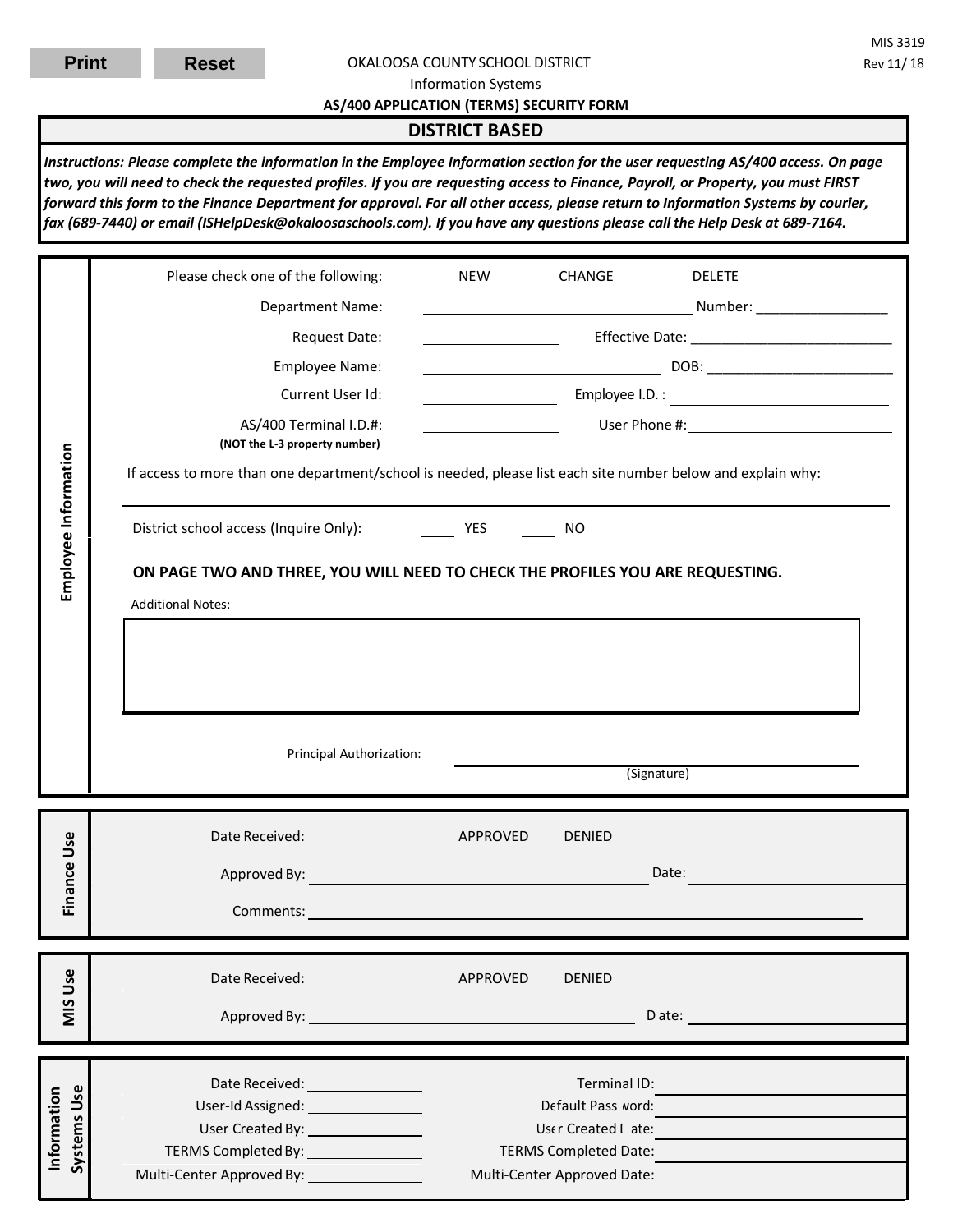### OKALOOSA COUNTY SCHOOL DISTRICT

Information Systems

**AS/400 APPLICATION (TERMS) SECURITY FORM**

# **DISTRICT BASED (CONTINUED)**

*Instructions: Below, you will need to check the requested profiles. If you are requesting access to Finance, Payroll, or Property, you must FIRST forward this form to the Finance Department for approval. For all other access, please return to Information Systems by courier, fax (689-7440) or email (ISHelpDesk@okaloosaschools.com). If you have any questions please call the Help Desk at 689- 7164.* 

|          | <b>Access Group</b>                                    | <b>Profile</b>   |                                                  |  |  |
|----------|--------------------------------------------------------|------------------|--------------------------------------------------|--|--|
|          | Approval By Finance Needed (Only profiles in this box) |                  |                                                  |  |  |
|          | Finance:                                               | AF <sub>29</sub> | <b>Buyer Code:</b><br>Requisition Level Approval |  |  |
|          | Bookkeeper:                                            | SB03             | Finance (U), Property (I)                        |  |  |
|          | Payroll:                                               | <b>HS15</b>      | School-Based Leave Entry                         |  |  |
|          | Other:                                                 | AO01             | <b>Project Directors</b>                         |  |  |
|          | Personnel:                                             | AP01             | <b>District Definitions</b>                      |  |  |
|          |                                                        | HI10             | Inservice I                                      |  |  |
|          |                                                        | HP10             | Personnel - Definitions 1                        |  |  |
|          |                                                        | HP11             | Personnel - Definitions 2                        |  |  |
|          |                                                        | HP12             | Personnel - Definitions (I)                      |  |  |
|          |                                                        | HP21             | Personnel - Performance Evals                    |  |  |
|          |                                                        | AF56             | Personnel - Certification                        |  |  |
| Profiles |                                                        | <b>HP30</b>      | Personnel - Staff Development                    |  |  |
|          |                                                        | HP31             | Personnel - Staff Development (I)                |  |  |
|          |                                                        | <b>HP40</b>      | Personnel - Position Control                     |  |  |
|          |                                                        | HP41             | Personnel - Position Control (I)                 |  |  |
|          |                                                        | HP51             | Personnel - H500 Screens                         |  |  |
|          |                                                        | <b>HP52</b>      | Personnel - H500 Screens (I)                     |  |  |
|          |                                                        | <b>HP53</b>      | Personnel - H500-H520 (+)                        |  |  |
|          |                                                        | <b>HP54</b>      | Personnel - H500-H520 (-H507) (+)                |  |  |
|          |                                                        | <b>HP55</b>      | Personnel - Time History                         |  |  |
|          |                                                        | <b>HP57</b>      | Personnel - H507 / H513 / O513 (I)               |  |  |
|          |                                                        | <b>HP58</b>      | Personnel - Certification                        |  |  |
|          |                                                        | <b>HP59</b>      | Personnel - H507 / H513 (I) / O513               |  |  |
|          |                                                        | <b>HP60</b>      | Personnel - Jobs Retirement                      |  |  |
|          |                                                        | <b>HR10</b>      | Risk Management I (I)                            |  |  |
|          |                                                        | <b>HR15</b>      | <b>Risk Management II</b>                        |  |  |